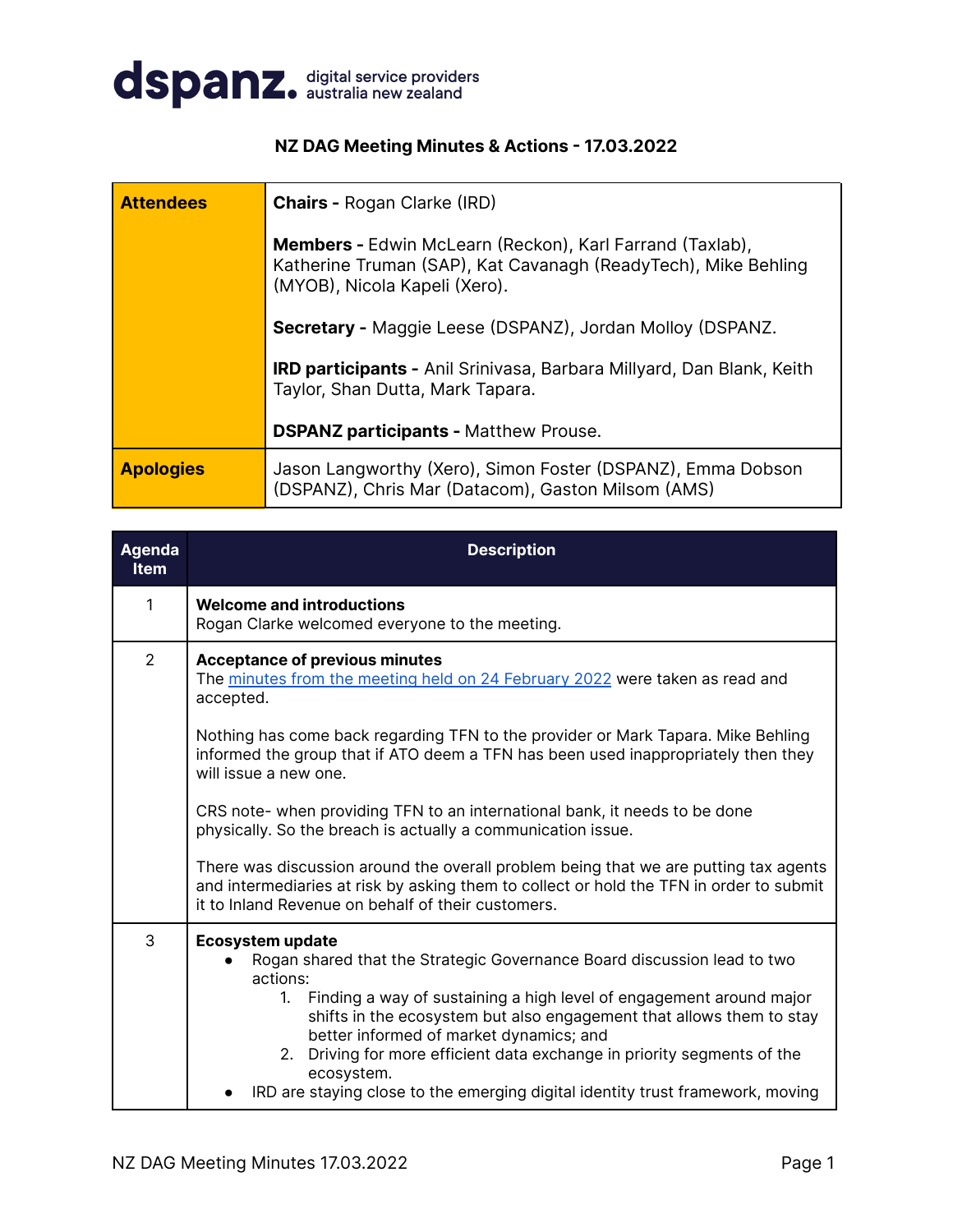|                | dspanz. digital service providers                                                                                                                                                                                                                                                                                                                                                                                                                                                                                                                                                                                                                                                                                        |
|----------------|--------------------------------------------------------------------------------------------------------------------------------------------------------------------------------------------------------------------------------------------------------------------------------------------------------------------------------------------------------------------------------------------------------------------------------------------------------------------------------------------------------------------------------------------------------------------------------------------------------------------------------------------------------------------------------------------------------------------------|
|                | closer to being accredited as digital identity verifiers.<br>IRD aims to conclude the extension of permissions and consent framework in<br>the next 6 months.                                                                                                                                                                                                                                                                                                                                                                                                                                                                                                                                                            |
| 4              | <b>Updates from Working Groups</b><br>Rogan provided an update from working groups:<br>Service management is processing well<br>Some work is being done in the background on the service catalogue<br>$\bullet$<br>On-boarding and the backlog of requirements for enhancements to existing<br>$\bullet$<br>services are being sorted and structured<br>Going to push hard on the roll out of T&C's to ensure structured on-boarding.<br>$\bullet$<br>Annual Change feedback from this year taken into consideration.<br>$\bullet$                                                                                                                                                                                       |
| 5              | <b>Review of Work Plan</b><br>Rogan asked the group if there are any points on the Work Plan they think should be<br>prioritised or would like to comment on.<br>Feedback from the group was better accessibility and having a security framework in<br>place prior to opening up.<br>There are some immediate actions to carry out but IRD also needs to consider what is<br>coming up in the future.<br>Rogan highlighted four items of focus which can be reflected upon and adjusted if<br>needed:<br>Operational strengthening and scaling<br>Bigger design challenges and principles<br>$\bullet$<br>Long term view of development roadmap and design principles<br>$\bullet$<br>Security and tax system integrity |
| 6              | <b>Any other business</b><br>No other business.                                                                                                                                                                                                                                                                                                                                                                                                                                                                                                                                                                                                                                                                          |
| $\overline{7}$ | <b>Next steps and meeting close</b><br>Next meeting: 14 April 2022                                                                                                                                                                                                                                                                                                                                                                                                                                                                                                                                                                                                                                                       |

## **Actions**

| <b>Date Raised</b> | <b>Description</b>                                                                                                          | <b>Responsible</b>            |
|--------------------|-----------------------------------------------------------------------------------------------------------------------------|-------------------------------|
| 24.02.2022         | IRD to develop guidance on dealing with TFNs in New Zealand.                                                                | Rogan Clarke,<br>Maggie Leese |
| 27.01.2022         | Rogan to check on the participants for Kathryn and will get<br>contact details for the group.                               | Rogan Clarke                  |
| 27.01.2022         | Simon Foster has materials on 2.0 and will share the feedback.<br>Simon to share with Maggie for distribution to the group. | Simon Foster,<br>Maggie Leese |
| 27.01.2022         | Mark to report back to the group on how IR deals with the<br>collection of TFNs.                                            | Mark Tapara                   |

al a 1